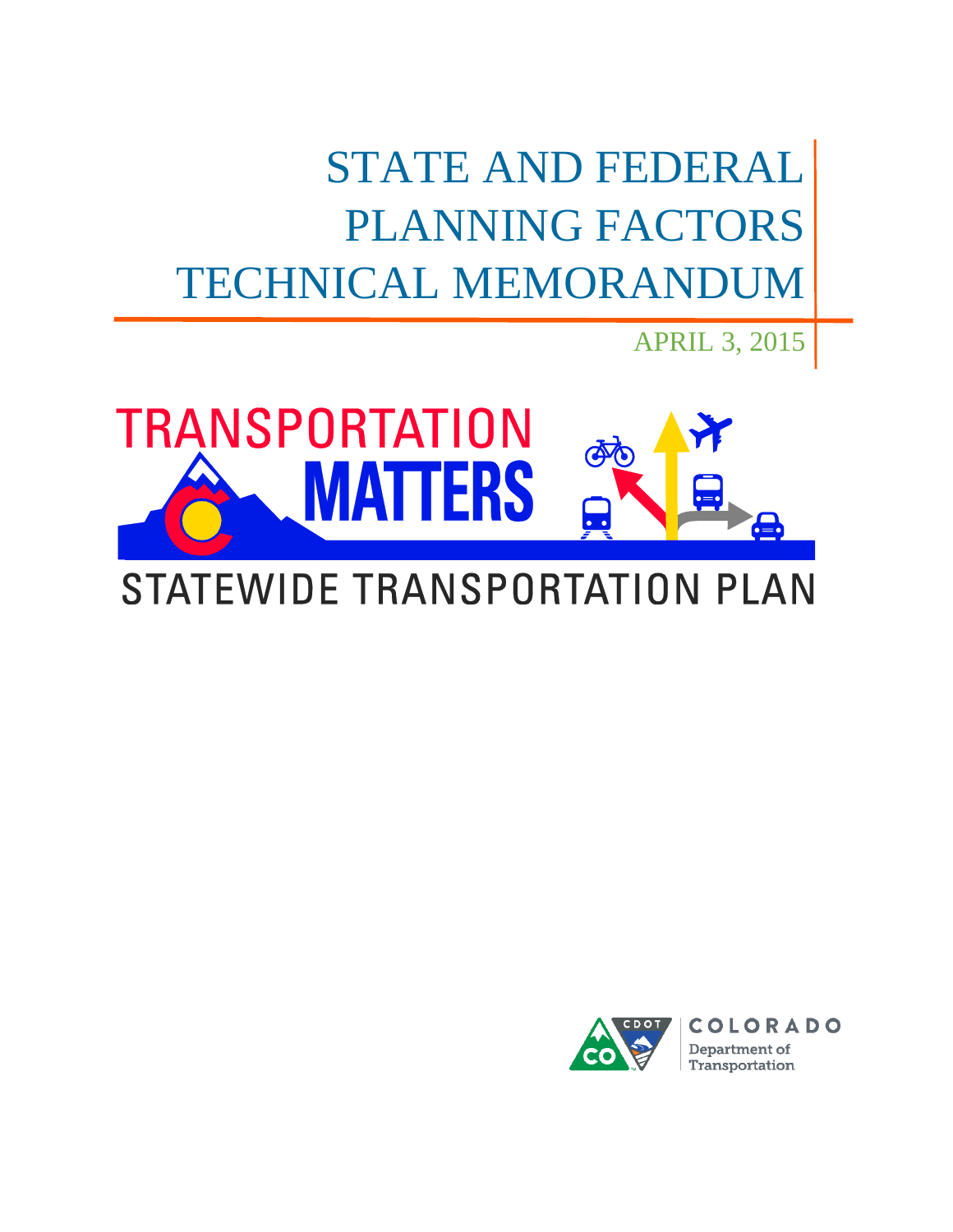

### **Purpose**

This technical memorandum documents how the state and federal planning factors were addressed in the Executive Summary of the 2040 Statewide Transportation Plan: Transportation Matters (SWP) and in the 10 rural Regional Transportation Plans. This technical report also explains how the planning factors will shape decision making at CDOT and were used in integrating the other CDOT plans.

### **Introduction**

Serving as an appendix to both the SWP and the 10 rural Regional Transportation Plans (RTPs), this document thus complies with a state regulation that requires the RTPs to include an analysis of the state and federal planning factors upon which the plans are based. (See Background section below.)

### **Background**

The most recent federal transportation authorization law, MAP-21 (Moving Ahead for Progress in the 21<sup>st</sup> Century - P.L. 112-141), passed in July 2012, retained the federal planning factors that were in past federal transportation law. The federal planning factors are in two sections of the law:

- 23 U.S.C. 135(d) about statewide and nonmetropolitan transportation planning The statewide planning process shall provide for consideration and implementation [italics added] of projects, strategies, and services that will accomplish the eight planning factors.
- 23 U.S.C. 134(h) about metropolitan transportation planning The metropolitan planning process shall provide for consideration [italics added] of projects and strategies that will accomplish the eight planning factors.

The proposed federal rules for transportation planning continue to use the federal planning factors to describe the scope of the statewide planning process. The proposed federal rules for transportation planning are not expected to be final until the second quarter of 2015.

At a meeting on Feb. 20, 2015, the Federal Highway Administration determined that the SWP "substantially complies" with the federal planning factors.

The state planning factors appear in state law in 43-1-1103 about transportation planning. The 1991 law - amended in 1994, 1997, 1998, and 2009 - states that the state transportation plan shall address, but shall not be limited to, the factors. Another state law, SB09-108, called FASTER (for Funding Advancements for Surface Transportation and Economic Recovery Act of 2009), added these planning factors to 43-1-1103:

- The targeting of infrastructure investments, including preservation of the existing transportation system commonly known as "fixing it first" to support the economic vitality of the state and region;
- **Safety enhancement;**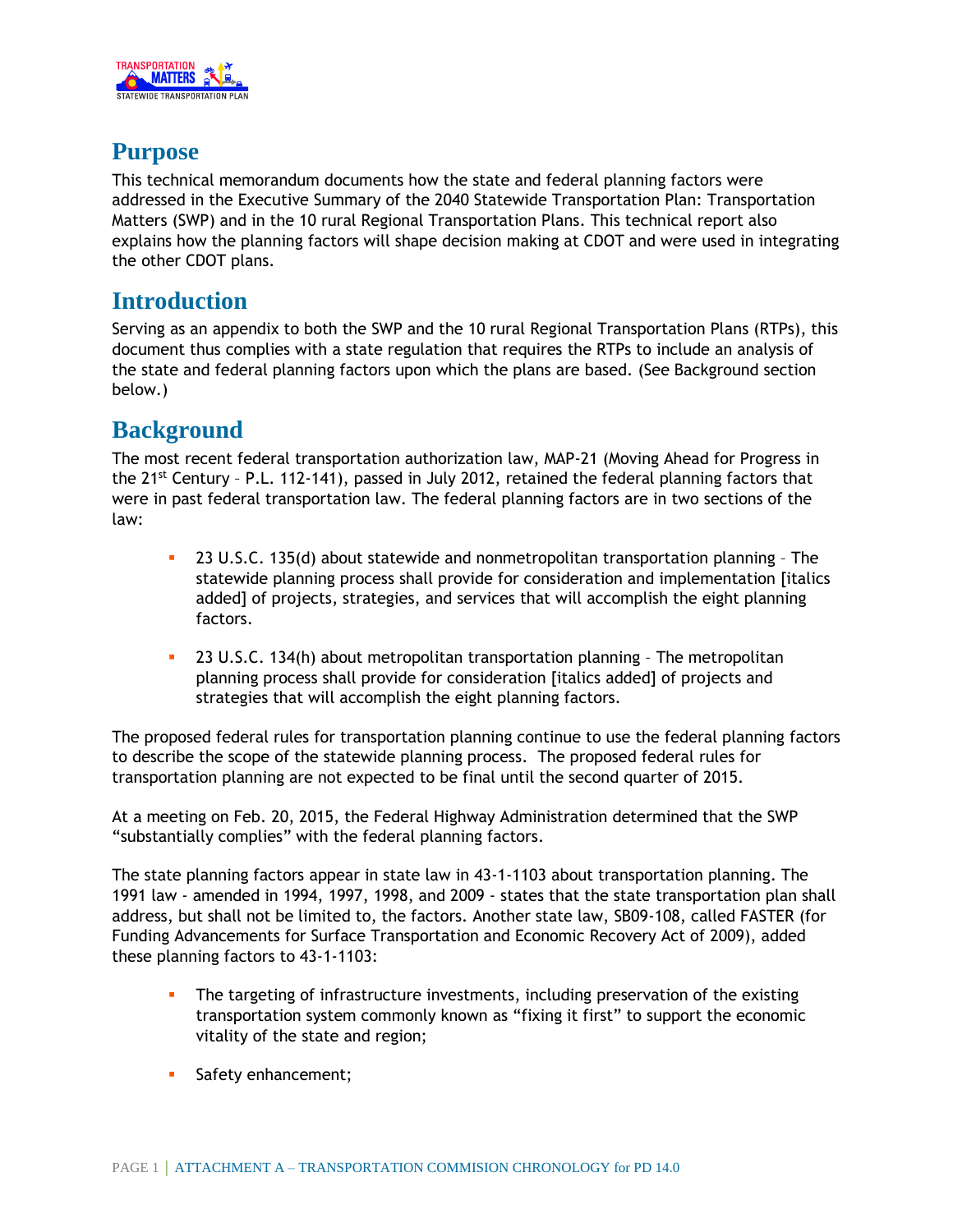

- **Strategic mobility and multimodal choice;**
- The support of urban or rural mass transit;
- **Environmental stewardship;**
- **Effective, efficient, and safe freight transport; and**
- Reduction of greenhouse gas emissions.

State regulations, Statewide Transportation Planning Process and Transportation Planning Regions (2 CCR 601-22), were updated in 2012. Some sections of the regulations were deleted by state law in 2013. The regulations, called the Rules, also refer to the planning factors in two places:

- Regional Planning Commissions and CDOT must include the federal and state planning factors in their respective transportation systems planning (4.03.1).
- **Each Regional Transportation Plan shall include an analysis of the planning factors** referenced in the regulations upon which transportation facility and service requirements and the fiscally constrained plan are based (4.04.1.3).

#### **State and Federal Planning Factors**

The goals of Safety, Mobility, Economic Vitality, and Maintaining the System in the Executive Summary of the Colorado Transportation Plan are aligned with the state and federal planning factors. In many cases, a planning factor fits more than one goal, as can be seen in Table A below.

The statewide transportation goals in the Executive Summary are the foundation for the Strategic Actions for the first 10 years of the SWP as funding allows. To ensure the list of actions was multimodal and covered all of the goal areas, CDOT incorporated actions from various CDOT plans for modes of transportation (bicycle and pedestrian, transit, rail, and aviation) and for different topics (safety, operations, maintaining the system), as well as recent CDOT policies and stakeholder and public input.

| <b>STATEWIDE</b><br><b>TRANSPORTATION PLAN</b><br><b>GOALS</b>                                                                                   | <b>STATE PLANNING FACTORS</b>                                                                                                         | <b>FEDERAL PLANNING FACTORS</b>                                                                                                                                                                            |
|--------------------------------------------------------------------------------------------------------------------------------------------------|---------------------------------------------------------------------------------------------------------------------------------------|------------------------------------------------------------------------------------------------------------------------------------------------------------------------------------------------------------|
| <b>SAFETY: MOVE COLORADO</b><br><b>TOWARD ZERO DEATHS BY</b><br><b>REDUCING TRAFFIC-</b><br><b>RELATED DEATHS AND</b><br><b>SERIOUS INJURIES</b> | Safety enhancement<br>Effective, efficient and<br>٠<br>safe freight transport                                                         | Increase the safety of the<br>ш<br>transportation system for motorized<br>and non-motorized users.<br>Increase the security of the<br>п<br>transportation system for motorized<br>and non-motorized users. |
| <b>MOBILITY: IMPROVE</b><br><b>MOBILITY AND</b><br><b>CONNECTIVITY WITH A</b><br><b>FOCUS ON OPERATIONS</b>                                      | An emphasis on multimodal<br>п<br>transportation<br>considerations, including<br>the connectivity between<br>modes of transportation. | Increase the accessibility and mobility<br>L.<br>of people and freight.<br>Enhance the integration and<br>п<br>connectivity of the transportation                                                          |

|  | Table 1: Statewide Transportation Plan Goals Alignment with Planning Factors |  |  |  |
|--|------------------------------------------------------------------------------|--|--|--|
|  |                                                                              |  |  |  |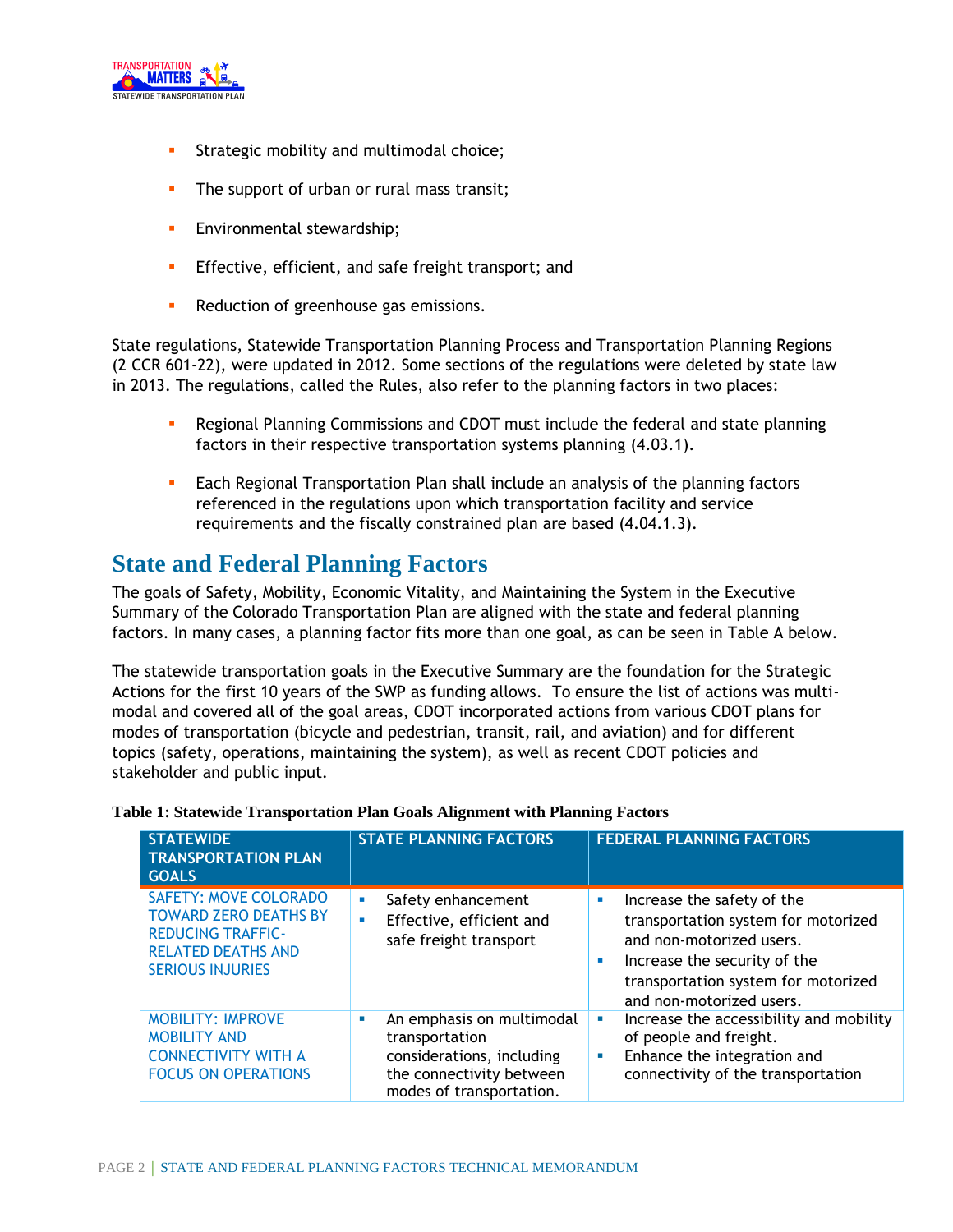

| <b>STATEWIDE</b>                                                                                                                                                                     | <b>STATE PLANNING FACTORS</b>                                                                                                                                                                                                                                                                                                                                                                                                                                                                                              | <b>FEDERAL PLANNING FACTORS</b>                                                                                                                                                                                                                                                                                                                                                                                                                                                                                                                                                                                         |
|--------------------------------------------------------------------------------------------------------------------------------------------------------------------------------------|----------------------------------------------------------------------------------------------------------------------------------------------------------------------------------------------------------------------------------------------------------------------------------------------------------------------------------------------------------------------------------------------------------------------------------------------------------------------------------------------------------------------------|-------------------------------------------------------------------------------------------------------------------------------------------------------------------------------------------------------------------------------------------------------------------------------------------------------------------------------------------------------------------------------------------------------------------------------------------------------------------------------------------------------------------------------------------------------------------------------------------------------------------------|
| <b>TRANSPORTATION PLAN</b>                                                                                                                                                           |                                                                                                                                                                                                                                                                                                                                                                                                                                                                                                                            |                                                                                                                                                                                                                                                                                                                                                                                                                                                                                                                                                                                                                         |
| <b>GOALS</b>                                                                                                                                                                         |                                                                                                                                                                                                                                                                                                                                                                                                                                                                                                                            |                                                                                                                                                                                                                                                                                                                                                                                                                                                                                                                                                                                                                         |
| <b>AND TRANSPORTATION</b><br>CHOICE.                                                                                                                                                 | The development of<br>a.<br>areawide multimodal<br>management plans in<br>coordination with the<br>process of developing the<br>elements of the state plan.<br>Strategic mobility and<br>ш<br>multimodal choice.<br>The support of urban or<br>ш<br>rural mass transit.<br>Effective, efficient and<br>ш<br>safe freight transport.                                                                                                                                                                                        | system, across and between modes,<br>for individuals and freight.<br>Increase efficient system management<br>u,<br>and operation.<br>Support the economic vitality of the<br>×<br>United States, the State,<br>nonmetropolitan areas, and<br>metropolitan areas, especially by<br>enabling global competitiveness,<br>productivity and efficiency.                                                                                                                                                                                                                                                                      |
| <b>ECONOMIC VITALITY:</b><br><b>IMPROVE THE</b><br><b>COMPETITIVENESS OF THE</b><br><b>STATE ECONOMY THROUGH</b><br><b>STRATEGIC</b><br><b>TRANSPORTATION</b><br><b>INVESTMENTS.</b> | The targeting of<br>a,<br>infrastructure investments,<br>including preservation of<br>the existing transportation<br>system commonly known as<br>"fixing it first" to support<br>the economic vitality of<br>the state and region.<br>Effective, efficient and<br>ш<br>safe freight transport.<br>Environmental<br>ш<br>stewardship.<br>Reduction of greenhouse<br>ш<br>gas emissions.<br>Table Bullet 2                                                                                                                   | Protect and enhance the<br>×<br>environment, promote energy<br>conservation, improve the quality of<br>life, and promote consistency<br>between transportation improvements<br>and State and local planned growth<br>and economic development patterns.<br>Enhance the integration and<br>×<br>connectivity of the transportation<br>system, across and between modes,<br>for individuals and freight.<br>Support the economic vitality of the<br>×<br>United States, the State,<br>nonmetropolitan areas, and<br>metropolitan areas, especially by<br>enabling global competitiveness,<br>productivity and efficiency. |
| <b>MAINTAINING THE SYSTEM:</b><br>PRESERVE AND MAINTAIN<br>THE EXISTING<br><b>TRANSPORTATION SYSTEM.</b>                                                                             | a,<br>The targeting of<br>infrastructure investments,<br>including preservation of<br>the existing transportation<br>system commonly known as<br>"fixing it first" to support<br>the economic vitality of<br>the state and region.<br>An emphasis on<br>ш<br>coordination with county<br>and municipal land use<br>planning, including<br>examination of the impact<br>of land use decisions on<br>transportation needs and<br>the exploration of<br>opportunities for the<br>preservation of<br>transportation corridors. | Emphasize the preservation of the<br><b>D</b><br>existing transportation system.                                                                                                                                                                                                                                                                                                                                                                                                                                                                                                                                        |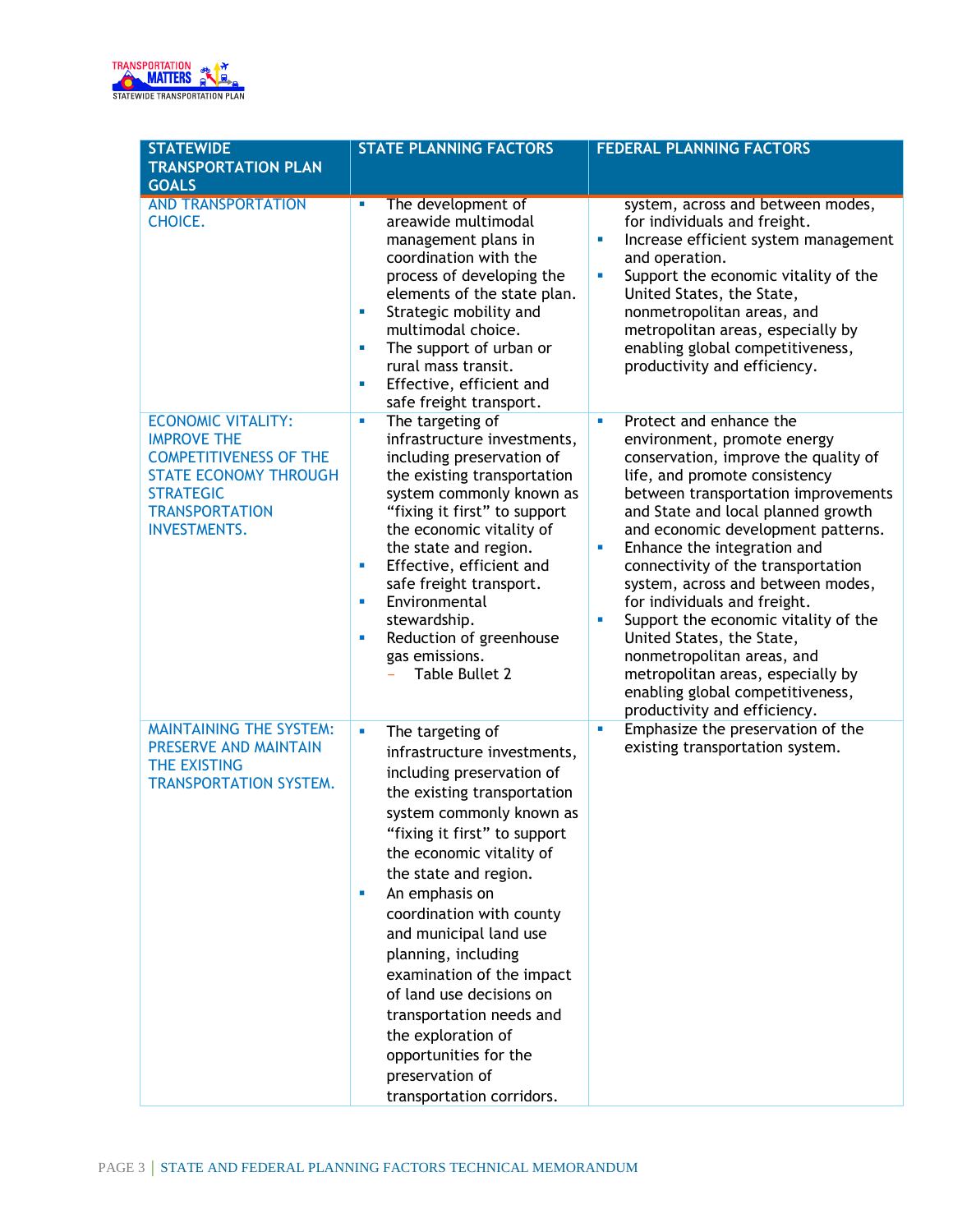

| <b>STATEWIDE</b><br><b>TRANSPORTATION PLAN</b><br><b>GOALS</b> | <b>STATE PLANNING FACTORS</b>                                                                                                                                                                                                | <b>FEDERAL PLANNING FACTORS</b> |
|----------------------------------------------------------------|------------------------------------------------------------------------------------------------------------------------------------------------------------------------------------------------------------------------------|---------------------------------|
|                                                                | The targeting of<br>infrastructure investments,<br>including preservation of<br>the existing transportation<br>system commonly known as<br>"fixing it first" to support<br>the economic vitality of<br>the state and region. |                                 |

### **Planning Factors in Transportation Plans**

References to the state and national planning factors – as reflected in the plan goals – can be found in the Executive Summary of the 2040 SWP and the Regional Transportation Plans (RTPs). The locations of the references are listed in the chart below. Because the page numbers vary slightly among the RTPs, the chapter and section heading is given first for the RTPs, followed by the page numbers.

State and federal planning factors frequently combine environmental sustainability with other items, such as economic vitality or energy conservation. To make the environmental sustainability references easier to find, environmental sustainability is shown separately in Table B below.

| <b>PLAN GOAL/</b><br><b>STATE &amp;</b><br><b>FEDERAL</b><br><b>PLANNING</b><br><b>FACTORS</b> | <b>WHERE FOUND IN SWP EXECUTIVE</b><br><b>SUMMARY</b>                                                                                                                                                                                                                                        | <b>WHERE FOUND IN RTPs</b>                                                                                                                                                                                                                                                                                                                                                                      |
|------------------------------------------------------------------------------------------------|----------------------------------------------------------------------------------------------------------------------------------------------------------------------------------------------------------------------------------------------------------------------------------------------|-------------------------------------------------------------------------------------------------------------------------------------------------------------------------------------------------------------------------------------------------------------------------------------------------------------------------------------------------------------------------------------------------|
| <b>SAFETY</b>                                                                                  | CDOT Director Shailen Bhatt letter, p. ii<br>Multi-modal Goals and Objectives, p. 4<br>Public Outreach Results, p. 7<br>Colorado's Transportation Needs, p. 15<br>Transportation Investment Needs, p. 17<br>Investment Strategy, p. 19<br>Strategic Actions for the Statewide Plan,<br>p. 10 | Chapter 1, Traffic and Safety, p. 6<br>Chapter 1, Key Takeaways, p. 8<br>Chapter 1, Transportation System Vision<br>and Goals, p. 9<br>Chapter 1, How Does XXX TPR respond to<br>these national goals, plans, policies,<br>programs and initiatives? text box, p. 12<br>Chapter 3, Integration of Other Plans and<br>Initiatives, p. 15<br>Chapter 4, Regional Priority Corridors,<br>pp. 20-21 |
| <b>MOBILITY</b>                                                                                | <b>CDOT Executive Director Shailen Bhatt</b><br>letter, p. ii<br>Multi-modal Goals and Objectives, p. 4<br>Plan Development - The Planning<br>Process, p. 5                                                                                                                                  | Chapter 1, Economic Vitality, p. 3<br>Chapter 1, Multimodal Transportation<br>System, p. 4<br>Chapter 1, Recent Accomplishments, p. 8<br>Chapter 1, Key Takeaways, p. 8                                                                                                                                                                                                                         |

#### **Table B: Location of State and Federal Planning Factor References in Transportation Plans**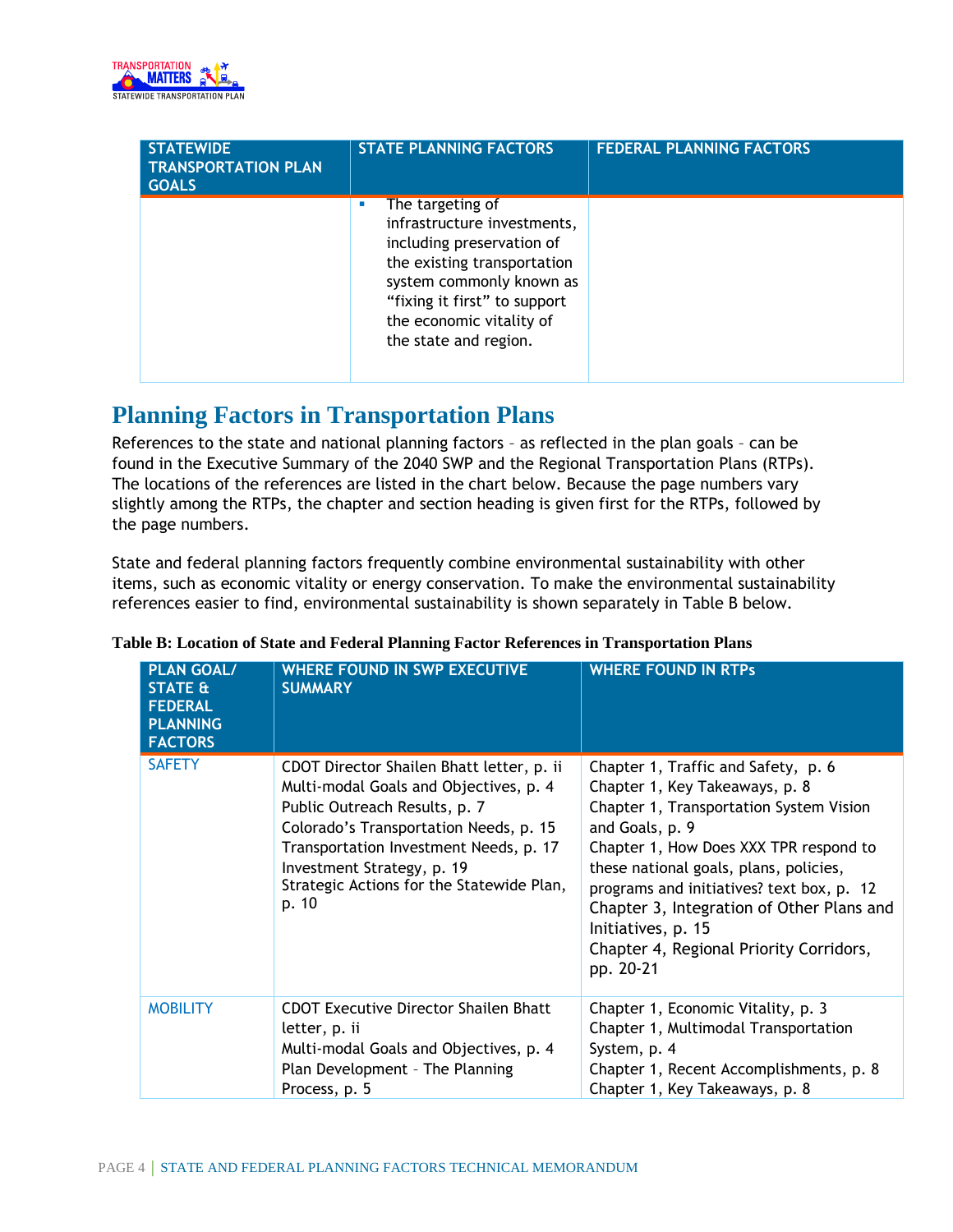

| <b>PLAN GOAL/</b><br><b>STATE &amp;</b><br><b>FEDERAL</b><br><b>PLANNING</b><br><b>FACTORS</b> | <b>WHERE FOUND IN SWP EXECUTIVE</b><br><b>SUMMARY</b>                                                                                                                                                                                                                                                                                                                                           | <b>WHERE FOUND IN RTPs</b>                                                                                                                                                                                                                                                                                                                                                                                                                                                                                                                                                     |
|------------------------------------------------------------------------------------------------|-------------------------------------------------------------------------------------------------------------------------------------------------------------------------------------------------------------------------------------------------------------------------------------------------------------------------------------------------------------------------------------------------|--------------------------------------------------------------------------------------------------------------------------------------------------------------------------------------------------------------------------------------------------------------------------------------------------------------------------------------------------------------------------------------------------------------------------------------------------------------------------------------------------------------------------------------------------------------------------------|
|                                                                                                | Plan Development - What We Have<br>Heard, p. 7<br>Regional Transportation Plans, p. 8<br>Modal Plans, pp. 9-10<br>Colorado's Multi-Modal System, pp. 11-12<br>Corridors, pp. 13-14<br>Colorado's Transportation Needs, p. 15<br>Transportation Investment Needs, p. 17<br>Investment Strategy, p. 19<br>Transit Investment Strategy, p. 20<br>Strategic Actions for the Statewide Pan,<br>p. 22 | Chapter 1, Transportation System Vision<br>and Goals, p. 9<br>Chapter 2, State Trends Affecting<br>Transportation Planning, p. 11<br>Chapter 1, How Does XXX TPR respond to<br>these national goals, plans, policies,<br>programs and initiatives? text box, p. 12<br>Chapter 3, Integration of Other Plans and<br>Initiatives, p. 15<br>Chapter 4, Regional Priority Corridors, pp.<br>$18 - 21$<br>Chapter 5, Regional Multimodal Needs, pp.<br>$22 - 23$<br>Chapter 5, Statewide Multimodal Needs, p.<br>26<br>Chapter 6, Implementation Actions, p. 28                     |
| <b>ECONOMIC</b><br><b>VITALITY</b>                                                             | <b>CDOT Executive Director Shailen Bhatt</b><br>letter, p. ii<br>Multi-modal Goals and Objectives, p. 4<br>Plan Development - What We Have<br>Heard, p. 7<br>Corridors, pp. 13-14<br>Colorado's Transportation Needs, p. 16<br>Transportation Investment Needs, p. 17<br>Economic Benefits of Transportation, p.<br>21<br>Strategic Actions for the Statewide Plan,<br>p. 22                    | Chapter 1, Economic Vitality, p. 3<br>Chapter 1, Key Takeaways, p. 8<br>Chapter 1, Transportation System Vision<br>and Goals, p. 9<br>Chapter 1, How Does XXX TPR respond to<br>these national goals, plans, policies,<br>programs and initiatives? text box, p. 12<br>Chapter 3, Integration of Other Plans and<br>Initiatives, p. 15<br>Chapter 3, Telephone Town Hall, p. 16<br>Chapter 4, Regional Priority Corridors, pp.<br>$18 - 21$<br>Chapter 5, Regional Multimodal Needs<br>(Freight and Rail), p. 23<br>Chapter 6, Implementation Actions (in<br>some RTPs), p. 28 |
| <b>MAINTAINING</b><br>THE SYSTEM                                                               | <b>CDOT Executive Director Shailen Bhatt</b><br>letter, p. ii<br>Multi-modal Goals and Objectives, p. 4<br>Plan Development - What We Have<br>Heard, p. 6<br>Colorado's Multi-modal Transportation<br>System, pp. 11-12<br>Colorado's Transportation Needs, p. 16<br>Transportation Investment Needs, p. 17<br>Investment Strategy, p. 19                                                       | Chapter 1, Roadway Drivability and<br>Bridges, p. 5<br>Chapter 1, Heard Around the Region, p. 5<br>Chapter 1, Recent Accomplishments, p. 8<br>Chapter 1, Transportation System Vision<br>and Goals, p. 9<br>Chapter 1, How Does XXX TPR respond to<br>these national goals, plans, policies,<br>programs and initiatives? text box, p. 12                                                                                                                                                                                                                                      |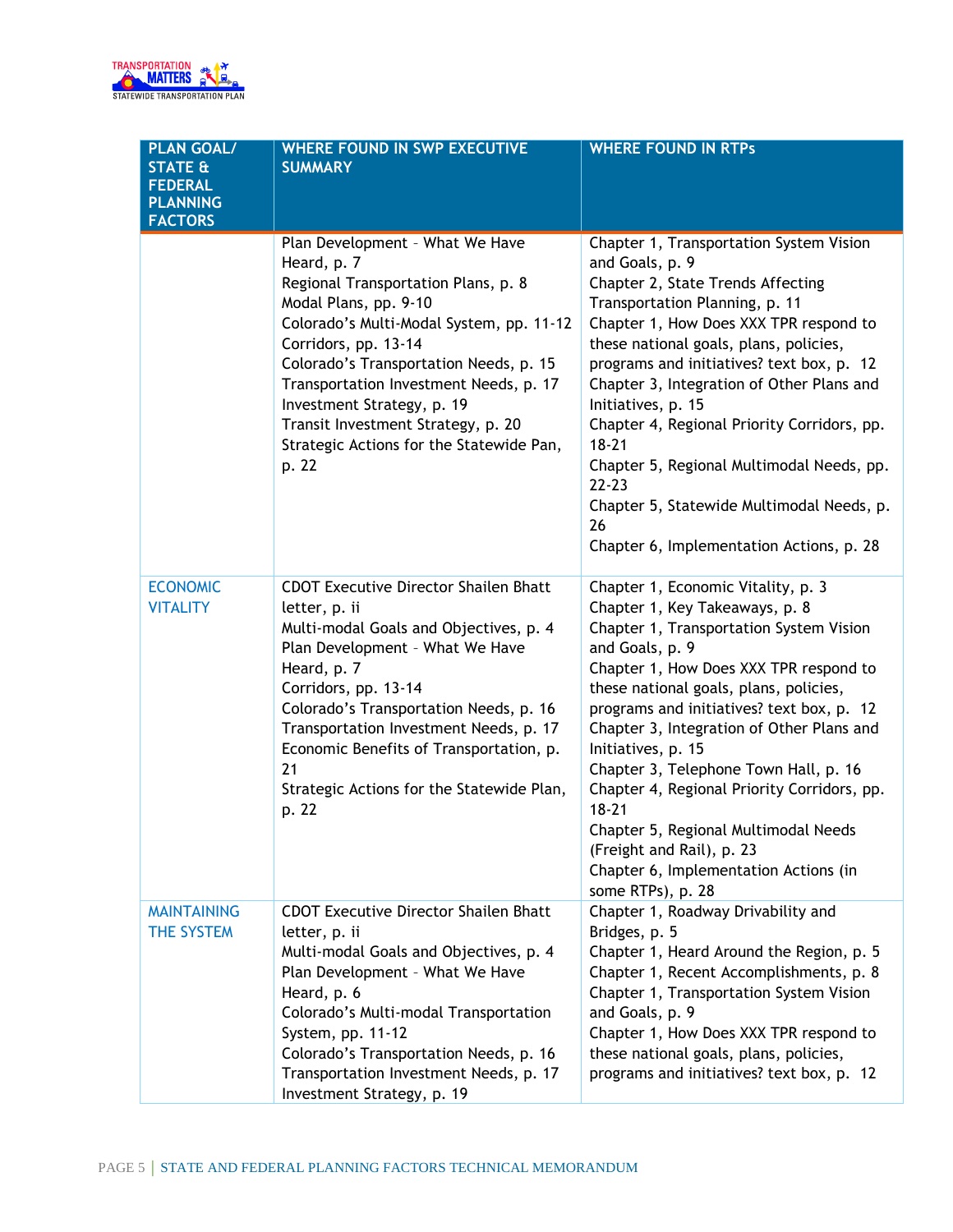

| <b>PLAN GOAL/</b><br><b>STATE &amp;</b><br><b>FEDERAL</b><br><b>PLANNING</b><br><b>FACTORS</b>                           | <b>WHERE FOUND IN SWP EXECUTIVE</b><br><b>SUMMARY</b>                                                                                            | <b>WHERE FOUND IN RTPs</b>                                                                                                                                                                                                                                                                              |
|--------------------------------------------------------------------------------------------------------------------------|--------------------------------------------------------------------------------------------------------------------------------------------------|---------------------------------------------------------------------------------------------------------------------------------------------------------------------------------------------------------------------------------------------------------------------------------------------------------|
|                                                                                                                          | Transit Investment Strategy, p. 20<br>Strategic Actions for the Statewide Plan,<br>p. 23<br>Strategic Policy Action - CDOT Action<br>Plan, p. 24 | Chapter 3, Integration of Other Plans and<br>Initiatives, p. 15<br>Chapter 4, Regional Priority Corridors, pp.<br>$18 - 21$<br>Chapter 5, Transportation Needs and<br>Revenue (Highway Corridors), p. 22<br>Chapter 5, Statewide Multimodal Needs, p.<br>26<br>Chapter 6, Implementation Actions, p. 28 |
| <b>ENVIRONMENTAL</b><br><b>SUSTAINABILITY*</b><br>*NOT A PLAN<br>GOAL; SEPARATED<br><b>FOR EASIER</b><br><b>TRACKING</b> | Strategic Policy Actions, p. 23<br>Strategic Policy Action - Sustainability<br>and the Environment, p. 26                                        | Chapter 1, Key Takeaways, p. 8<br>Chapter 1, Transportation System Vision<br>and Goals, p. 9<br>Chapter 1, Environmental Stakeholder<br>Engagement, p. 17<br>Chapter 4, Regional Priority Corridors, pp.<br>$18 - 21$<br>Chapter 6, Implementation Actions, p. 28<br>(in some RTPs)                     |

# **Decision Making**

The national and state planning factors and the Transportation Commission's Policy Directive 14 were used in developing goals for the Statewide Transportation Plan. The planning factors therefore are the organizing framework for Strategic Actions that CDOT intends to focus on as funding allows for the next 10 years. These strategic actions are part of decision making within CDOT for these goals:

- **Safety**
- **•** Mobility
- **Economic Vitality**
- **Maintaining the System**

In addition, CDOT intends to address several goal areas through key policies and initiatives:

- **Sustainable Funding**
- **CDOT Action Plan**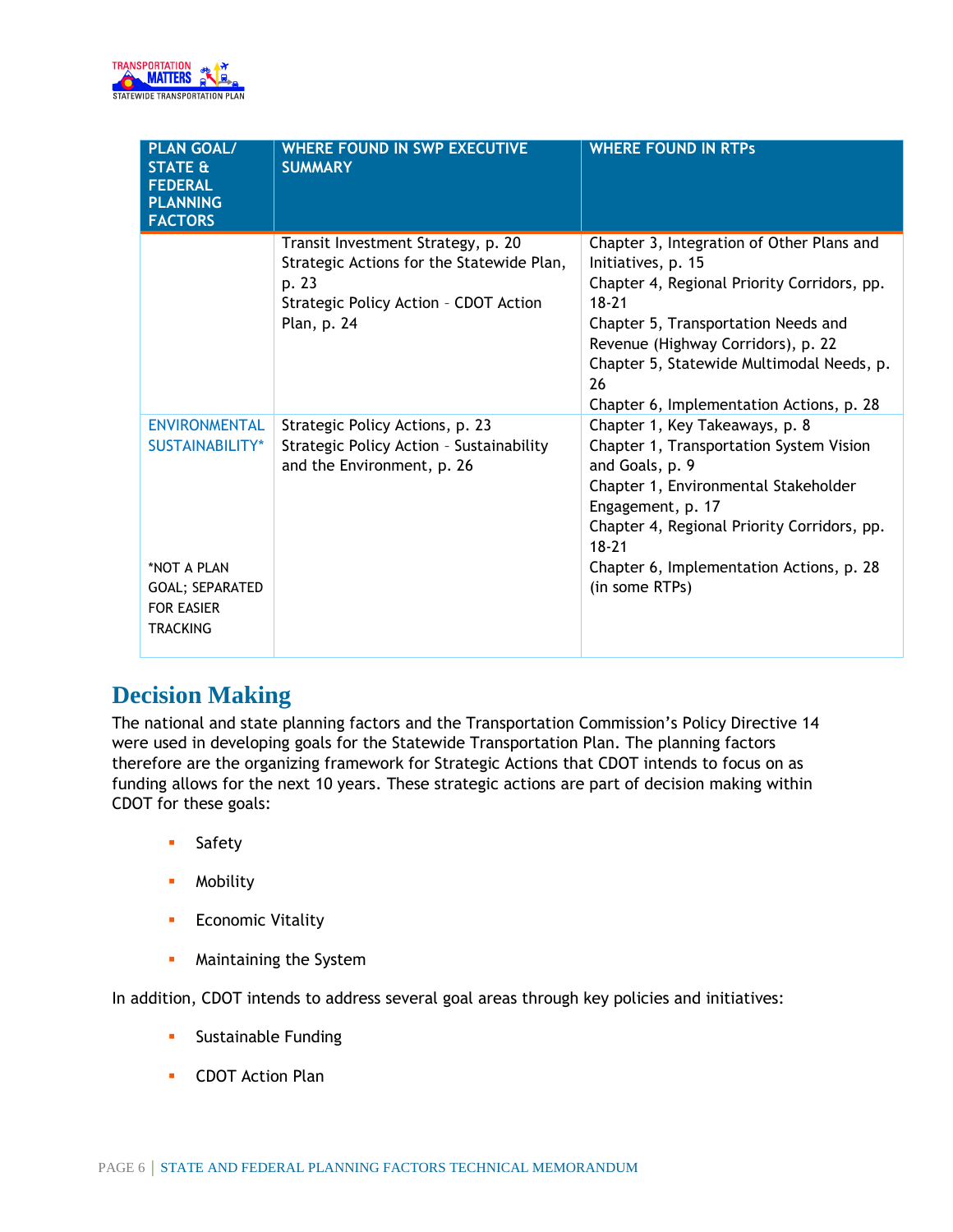

- **Project Selection and Programming**
- **Resiliency and Redundancy**
- **Sustainability and the Environment**

The actions that will be undertaken under these goals are detailed on pp. 22-26 of the Executive Summary of the SWP and in the Action Plan itself, which is posted to the statewide planning website. The Action Plan's purpose is to document the outcomes of the " $5 + 1$ " process the former CDOT executive director, Don Hunt, initiated at CDOT to modernize business practices. The Action Plan also outlines specific next steps to build upon those past successes in delivering more construction and maintenance.

#### **Methodology**

The state and federal planning factors were addressed as part of the overall plan integration and coordination process for the Statewide Plan, which was conducted over the course of two years of plan development. At the outset, several of the plans to be integrated had not yet begun or had been recently started so the process was flexible in addressing plans in progress, which are being integrated to the extent possible.

Coordinated efforts with the owners of the other CDOT plans helped identify data analysis, needs, gaps in the system and key takeaways related to the various CDOT plans. CDOT considered the strategic actions of the various plans in developing the SWP 10-year Strategic Actions. To ensure the list of actions was multi-modal and covered all of the goal areas, CDOT incorporated actions from the various plans for different modes of transportation and different topics (safety, operations, maintaining the system) as well as recent CDOT policies and stakeholder and public input. CDOT recognizes that implementation of the Strategic Actions will require a collaborative effort of various agencies ranging from Federal, state, regional, local agencies and members of the public to achieve.

Similarly the consolidation of the investment strategies provided insight to the priorities within each of the various plans. CDOT has the challenge to balance these many needs with the limited and declining revenues. CDOT's investment strategy is a balanced approach that seeks to maintain the system and optimize the limited funding, a reflection of today's funding reality.

**Figure 1** illustrates the general plan integration process. The general integration steps included:

- General review of plans to be integrated by staff and completion of plan "checklists" on key materials.
- Two group meetings with CDOT "plan owners" (project managers/branch staff) to discuss plan integration and plan status.
- Individual topical/plan discussions and meetings with CDOT project managers/branch staff as needed at various points of plan development.
- Rural Transportation Plans developed in parallel and in consultation with the Statewide Plan.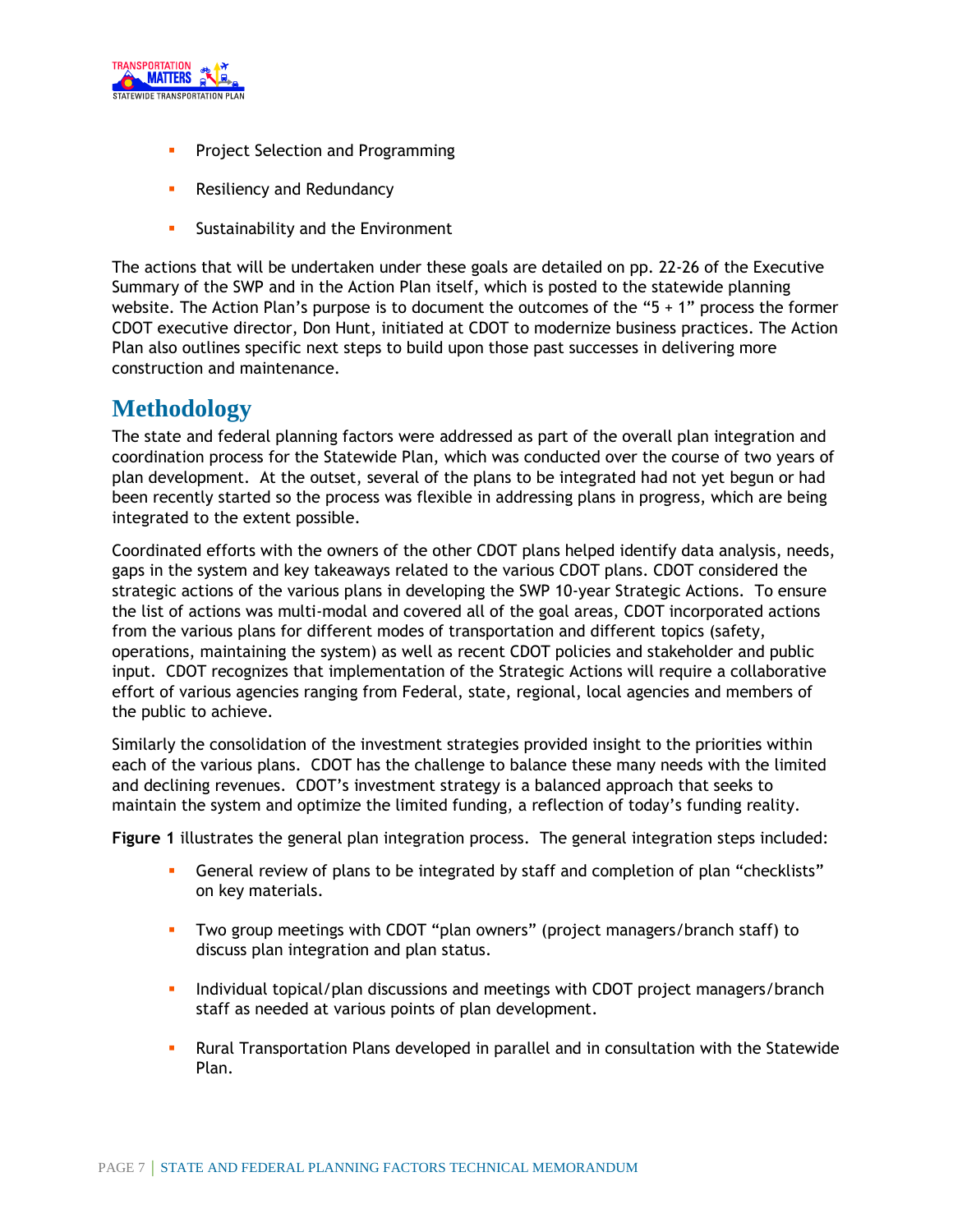

 Updates of Metropolitan Planning Organizations (MPOs) at Statewide MPO Meetings and coordination on plan status. Information provided by MPOs when ready. Note that the MPO plans will be formally adopted as part of the Statewide Plan as amendments based on their current schedule.

#### **Figure 1: Plan Integration Framework**

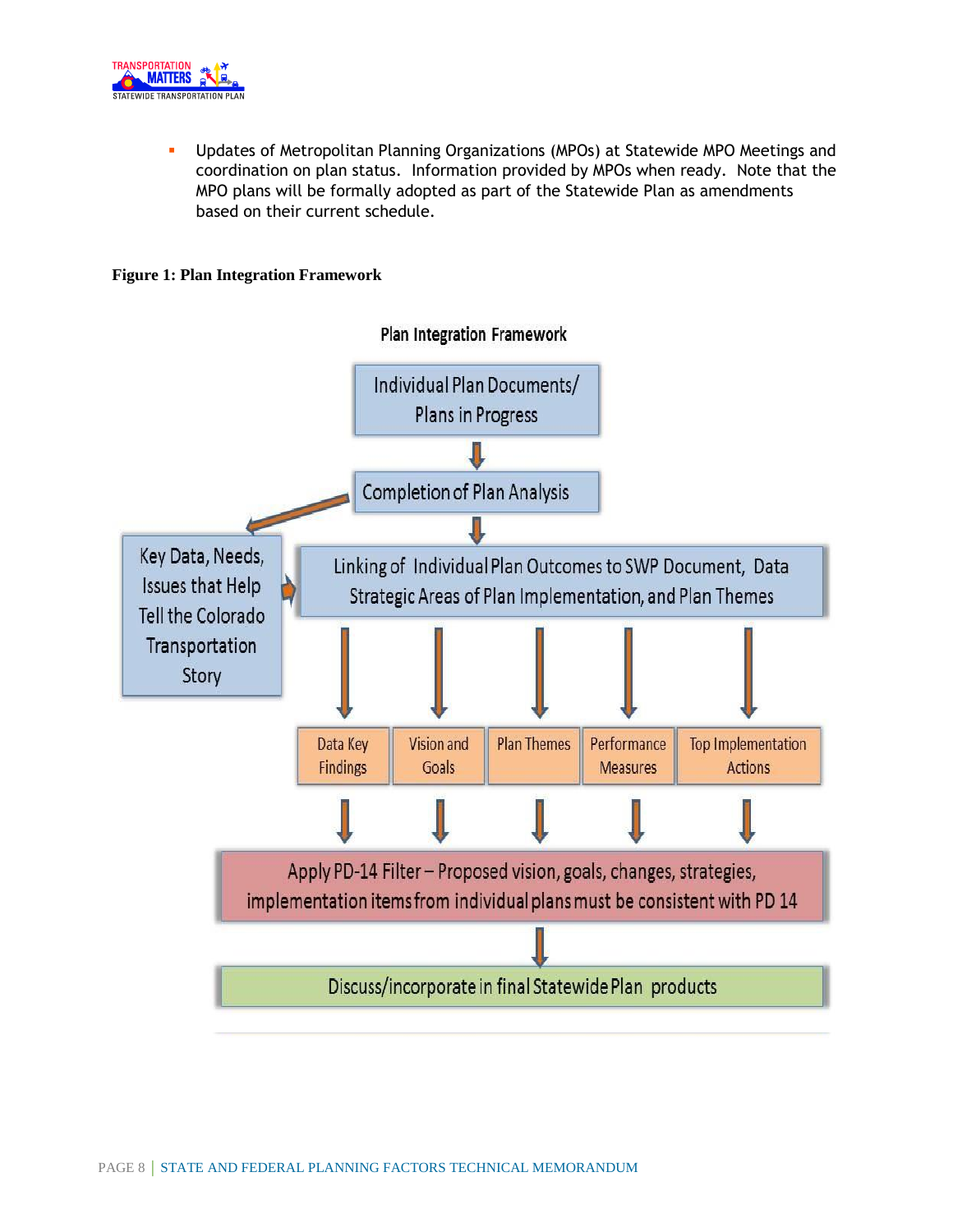

CDOT used checklist summaries of plan content that the owners of the other CDOT plan owners reviewed. The checklists included items on:

- **•** Vision, goals, and objectives
- **Key issues**
- **How state and federal planning factors are addressed**
- **Unique and key to Colorado transportation plans**
- **Top 5 data item**
- **Transportation needs**
- **Priority corridors**
- **Performance measures**
- **Environmental goals support**
- **Implementation strategies**
- **Process changes**
- **Project selection**
- **Program delivery changes**
- **MPO** coordination

Coordination was a key factor to integrating the various CDOT plans into the SWP process. Integration efforts began with general coordination meetings with plan owners in June 2013 and October 2013. As the SWP began, additional plan owner meetings in fall 2014 coordinated the needs and gap analysis for inclusion in the SWP. Coordination efforts continued throughout the SWP development to establish items relevant to the SWP and Regional Transportation Plans.

- Statewide Transportation Plan: The review of other CDOT plans focused on identifying applicable goals and visions, key elements and trends, investment strategies and strategic policy actions. CDOT also reviewed internal organizational changes for affects to investment strategies and strategic policy actions with special attention to those that addressed multiple goal areas through key policies and initiatives.
- Regional Transportation Plans: CDOT worked with the rural Transportation Planning Regions to update the Regional Transportation Plans to help identify the regional transportation needs within each region, key elements or trends for each specific region and the Regional Priority Corridors.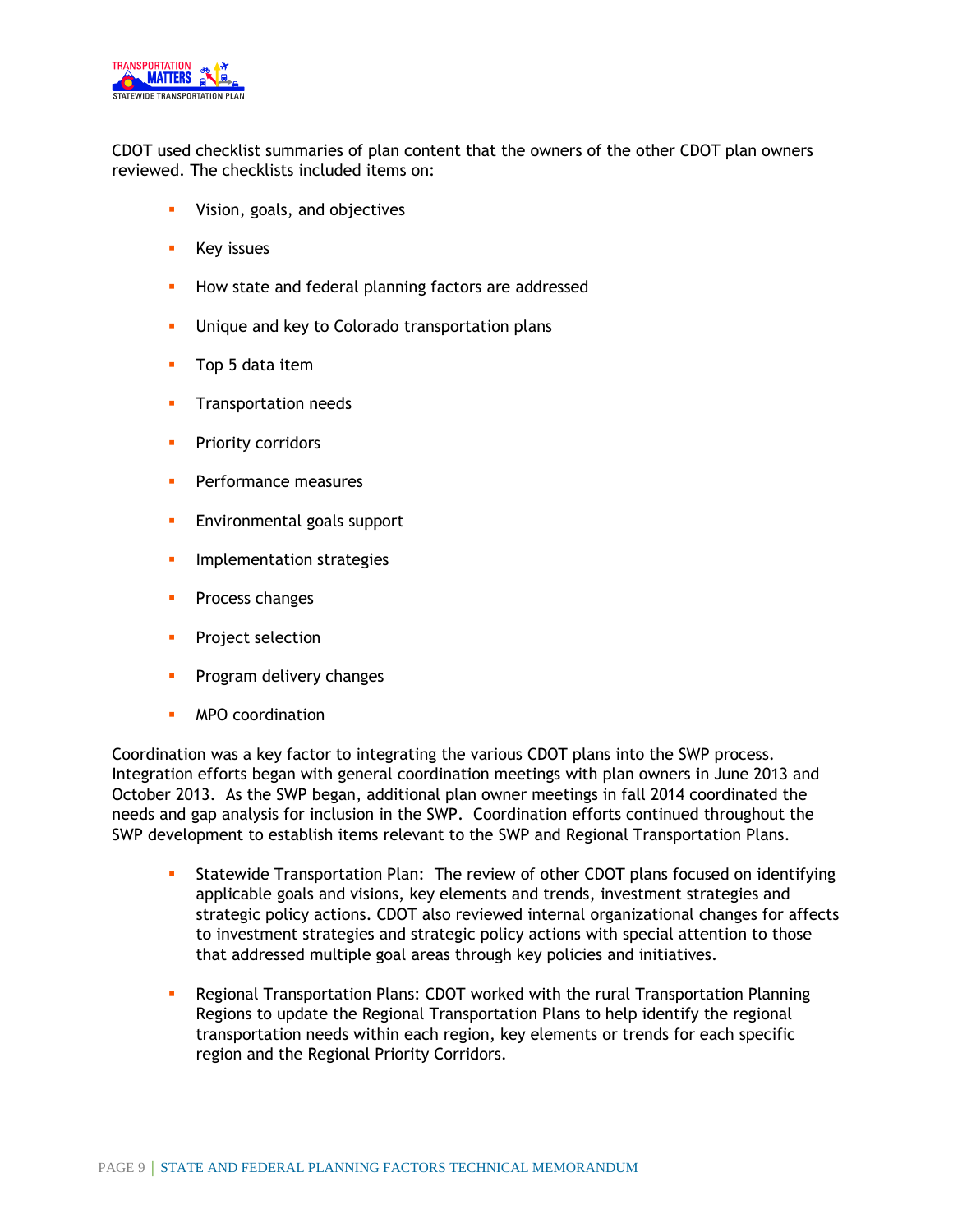

 Overall Plan Integration Summary: The integration summary of the various plans were organized using a tabular approach, which incorporates key elements for each plan reviewed and integrated. The following sample table illustrates the information discussed in the tables prepared for each plan.

| <b>Plan and Date</b>                                                | The name of the plan and its publication date (Month and Year)                                                                             |  |
|---------------------------------------------------------------------|--------------------------------------------------------------------------------------------------------------------------------------------|--|
| <b>Plan Vision</b>                                                  | If the plan has a vision statement it is included here. This would be the<br>top message of the plan to integrate into the Statewide Plan. |  |
| <b>Plan Goals</b>                                                   | If the plan has a list of goals, they are included here. These would be<br>additional key messages to integrate into the Statewide Plan.   |  |
| <b>Additional Key</b><br><b>Points for "Moving</b><br>Forward"      | A quick list of any other key message points from the plan not captured<br>in Vision or Goals.                                             |  |
| <b>Top Implementation</b><br><b>Actions for "Moving</b><br>Forward" | If the plan has implementation actions that are relevant to the<br>Statewide Plan they are listed here.                                    |  |
| Performance<br>Measurement for<br>"Moving Forward"                  | If the plan outlines performance measurement, it is briefly discussed<br>here.                                                             |  |
| <b>Other Ways</b><br>Integrated in the<br><b>Statewide Plan</b>     | Brief bullet points of the other components of the Statewide Plan where<br>plan information was integrated.                                |  |

See the Plan Integration Technical Memorandum for completed tables of the various plans that were reviewed for integration with the state and regional plans.

## **Coordination in Addressing Planning Factors**

More than 60,000 people participated in the public outreach activities. Both traditional and innovative approaches were used to reach out to the public for comment including:

- **Press releases, newspaper, radio, and public access TV announcements**
- Statewide Transportation Plan Transportation Matters Website www.coloradotransportationmatters.com
- **Public surveys**
- Environmental Webinars with transportation planning regions, state and federal agencies, and environmental advocacy groups
- 16 Telephone Town Halls an interactive public meeting conducted over the telephone and hosted by local officials and Colorado Transportation Commissioners
- **Public meetings with the Transportation Planning Regions**

Environmental Interest Group Outreach: CDOT provided an online webinar that focused on recent CDOT greenhouse gas (GHG) reduction approaches, CDOT sustainability program, Energy Literacy Report and changes in funding priorities.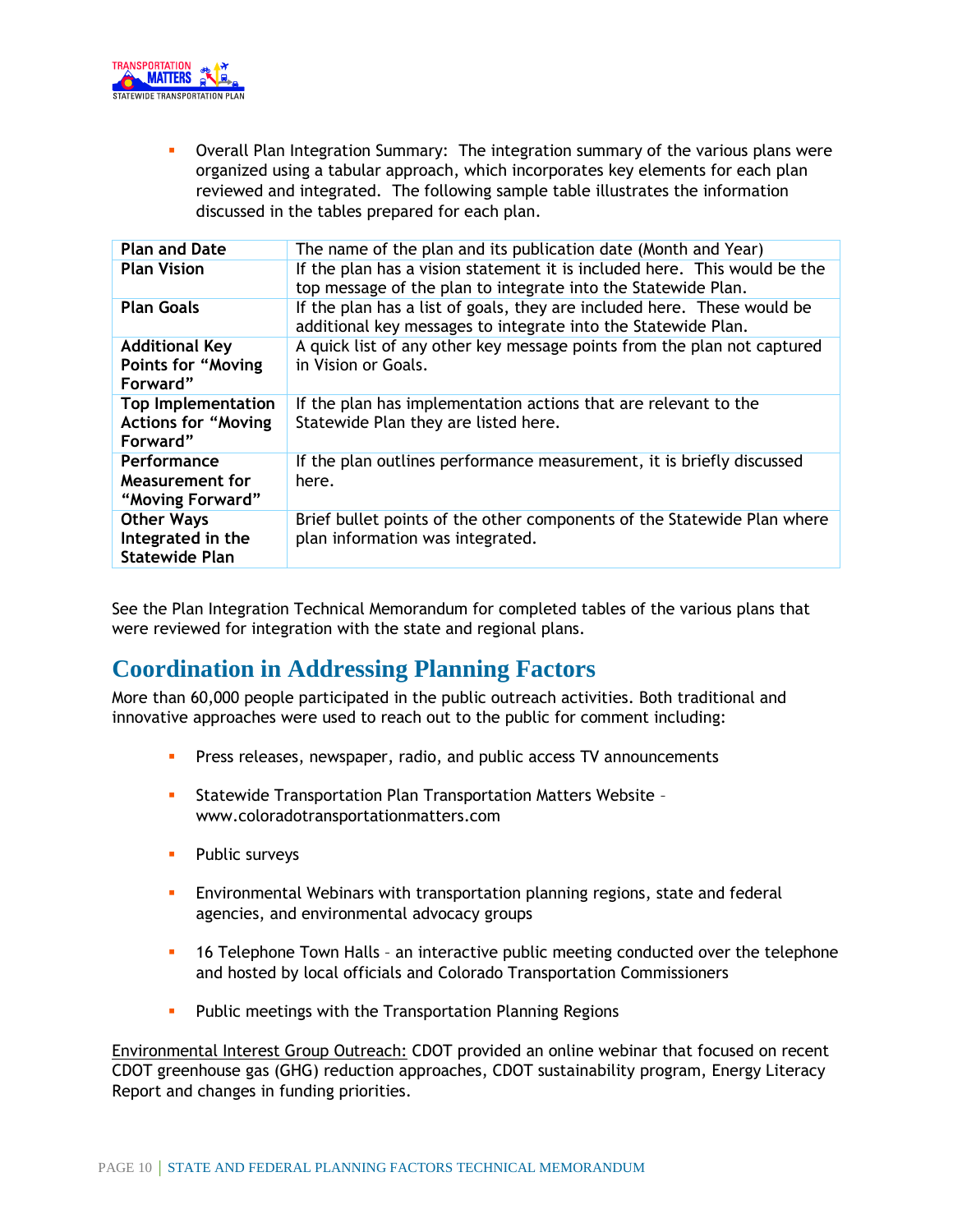

CDOT purpose for the Environmental Interest Group Outreach was to begin proactive communication with environmental special interests groups that are very interested in the transportation planning process and have traditionally provided comments during previous statewide transportation planning efforts. The webinar was an opportunity for CDOT to discuss the recent accomplishments in the areas of Greenhouse Gas reduction policy and emerging sustainability programs.

The invited participants included the following:

- **Sierra Club Rocky Mountain Chapter**
- **Southeast Energy Efficiency Project**
- **Colorado Public Interest Research Group**
- **Special Districts Association of Colorado**
- **Conservation Colorado**
- **The Environmental Coalition**
- **-** Colorado Natural Heritage Program
- **Colorado Open Lands**
- **Community for Environmental Solutions**
- **Western Resource Advocates**
- **Colorado Environmental Health Association**
- **Trout Unlimited**

The key items from the discussion with Environmental Interest Groups are highlighted below.

- **Statewide Transportation Plan Overview**
- **FASTER Planning Requirements**
- **CDOT** multi-pronged approach for considering GHG emission reductions
	- Energy Literacy Framework
	- CDOT Sustainability Program
	- Multimodal Strategies Linkage to STIP projects
	- CDOT Organization Changes increased emphasis on operations and only building a few new expansion projects
	- Other changes in the department bicycle/pedestrian policy; new interregional transit service; other new policies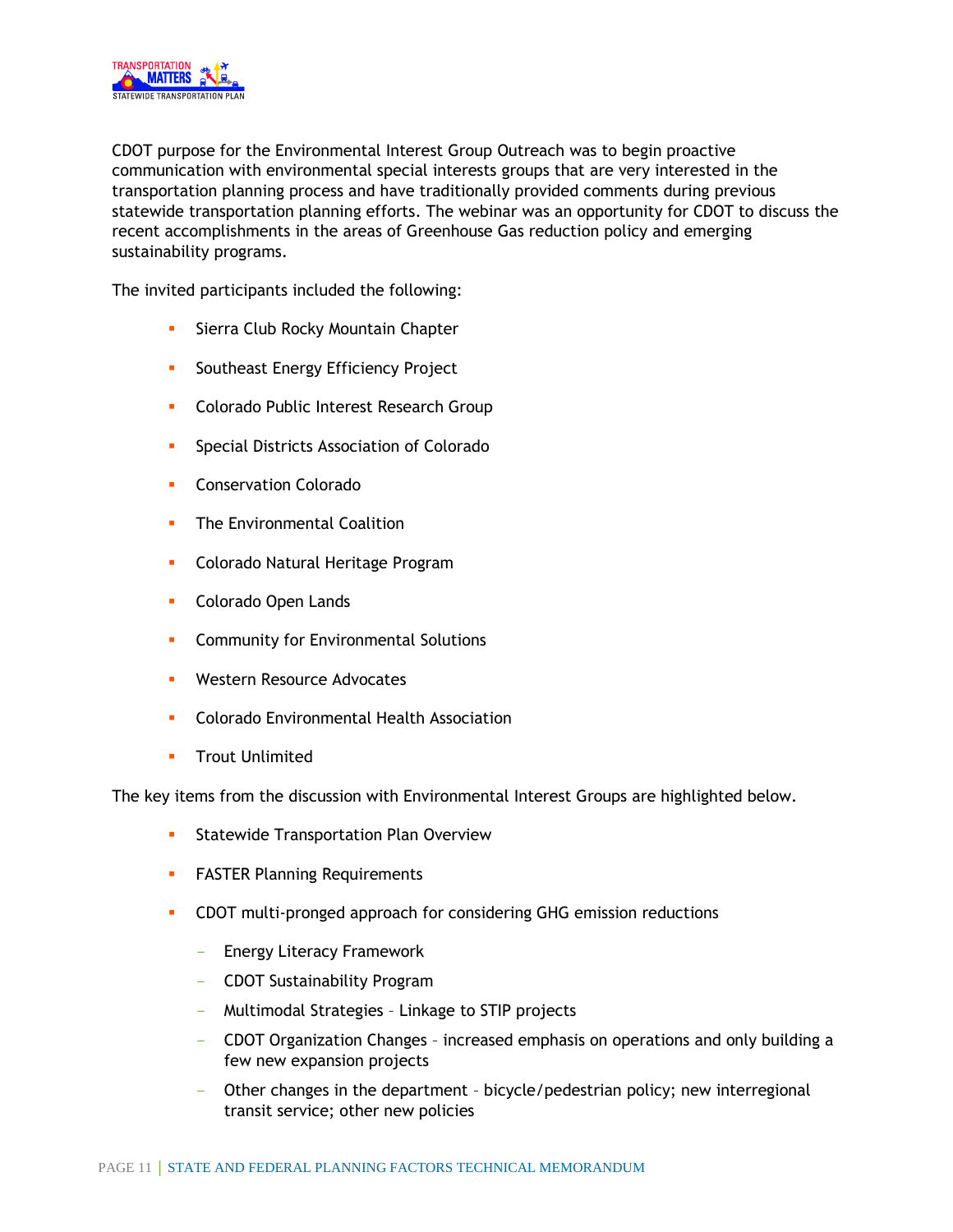

**Future Forum** 

Environmental Consultation: Environmental Consultation is the process used by CDOT to engage environmental resource and regulatory agencies in the transportation planning process.

- **Builds relationships between CDOT, local planning partners, and resource agencies**
- **IDED** Identifies potential red flags early in the process
- **Provides agencies with idea of potential future project areas / types**

CDOT hosted an Environmental Consultation Webinar on October 2, 2014. The participants of the Environmental Consultation Webinar included:

- **US Bureau of Land Management (BLM)**
- **Colorado Department of Public Health & Environment (CDPHE)**
- US Fish & Wildlife Service (FWS)
- **State Historic Preservation Office (SHPO)**
- US Department of Housing & Urban Development (HUD)
- **San Luis Valley TPR**
- **South Central TPR**
- **Southwest TPR**
- **North Front Range Metropolitan Planning Organization (NFRMPO)**
- **Pikes Peak Area Council of Governments (PPACG)**

As a result of this environmental agency consultation effort, CDOT received 41 total comments from 10 separate agencies / planning partners. The key comment topic areas included:

- **Right of way**
- **Wetlands**
- **Critical habitats**
- **Compressed natural gas fueling**
- **Air quality**
- **Noise control**
- **Hazardous waste**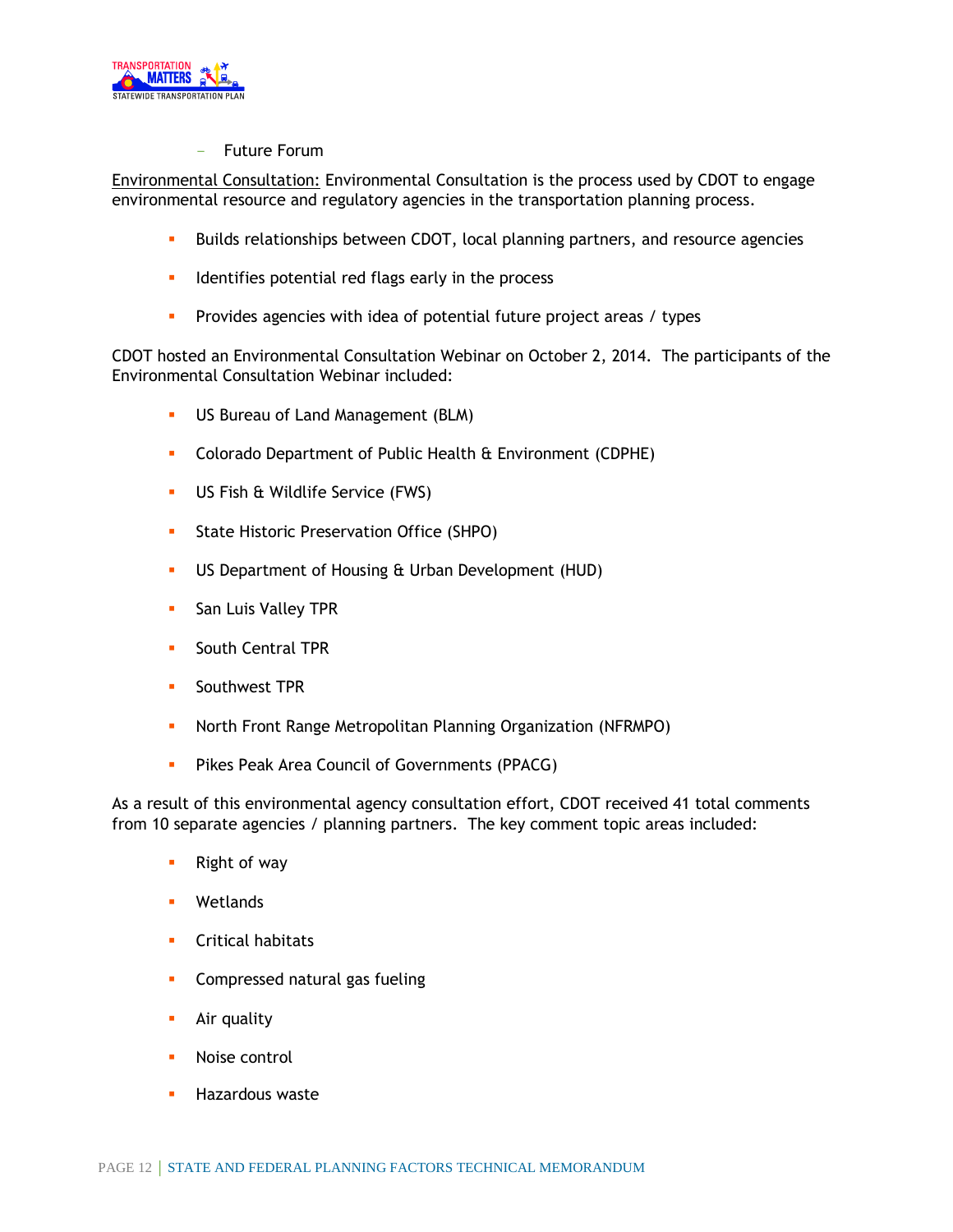

CDOT also received valuable input on how to improve their PIN Tool system for future use in environmental consultation and project development.

Native American Tribes: Colorado is home to two federally-recognized sovereign Tribal Nations: the Southern Ute Indian and Ute Mountain Ute. CDOT adheres to federal regulations that establish consultation requirements with Tribal Nations for statewide planning and works to integrates tribal transportation plans into the SWP.

Tribal collaboration was available throughout the development of the SWP. Regional Transportation Plan development meetings and input on the statewide corridor vision, goals, and strategies; regional priority corridors; telephone town hall; and the selection of implementation actions were available to the tribes. Each tribe may appoint a member to the STAC to provide a tribal perspective to transportation system needs and planning. CDOT is working cooperatively with the tribes in the development of Tribal Transportation Plan and Tribal Safety Plan. The Tribal Coordination Technical Memorandum discusses coordination with the two tribes on transportation planning and projects in more detail.

Environmental Resource Agencies: The complexities and hurdles faced in light of environmental stewardship needs as well as transportation needs highlight the importance of collaboration at the earliest stages of planning. CDOT's Transportation Environmental Resource Council (TERC) provides a forum for planning and resource agencies to look down the road and move forward in a coordinated fashion.

Public Outreach Results: There were several key results from the public outreach that were important for the development of the plan. These results are linked to the plan goals below.

Safety

 Many telephone town hall participants cited safety as their top priority for CDOT to pursue.

#### Mobility

- Surveys showed that most Coloradans believe transportation is important because it "moves people and goods safely."
- **Reducing congestion and increasing travel choice were also important concerns** highlighted by the public surveys.
- Two hot topics during the majority of the Telephone Town Halls statewide were the need for improved transit and better bicycle infrastructure.

#### Economic Vitality

 Public Surveys indicated that Coloradans see a clear connection between their transportation system and the economic vitality of their area and the state.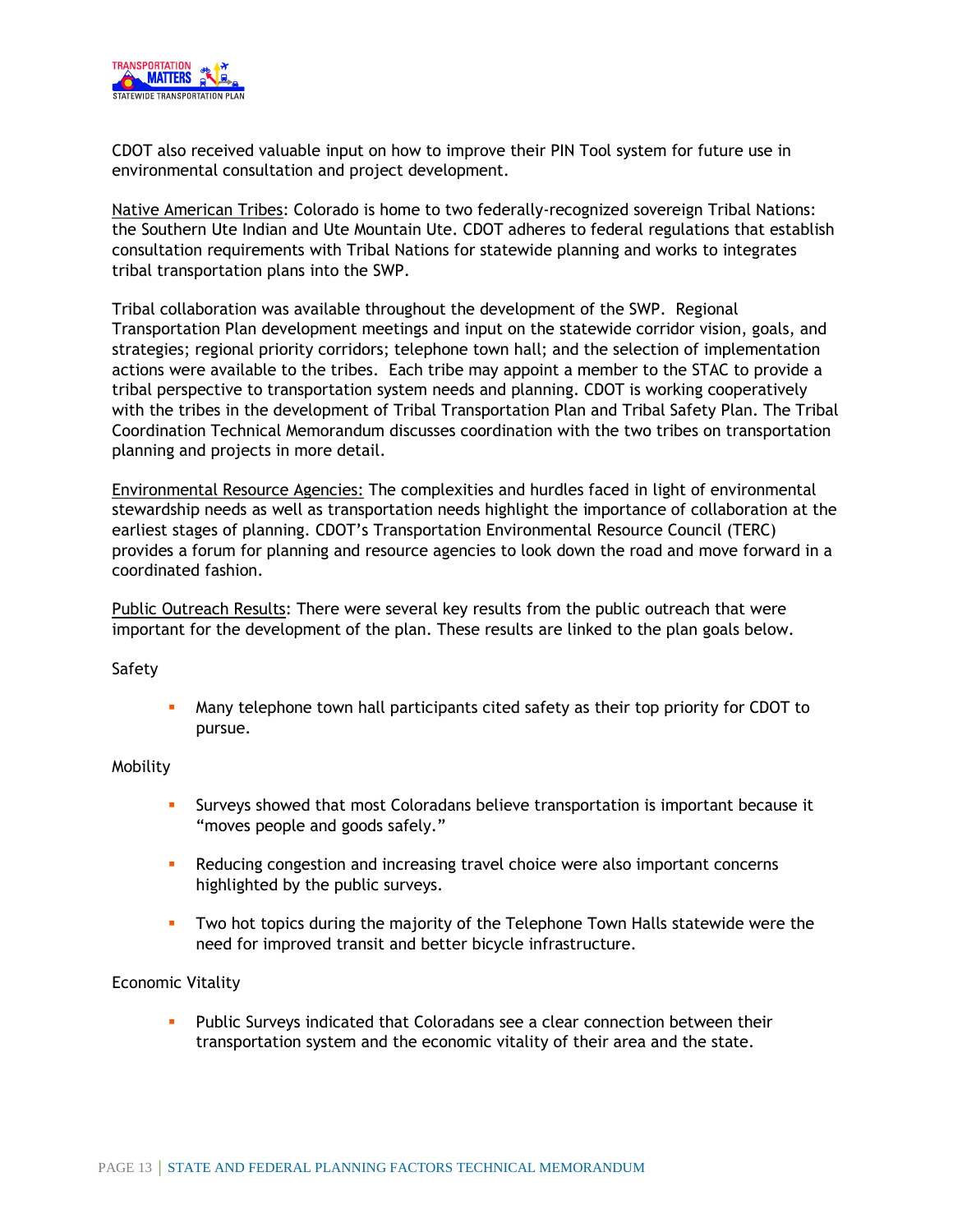

 Job creation, commuting, freight movement, tourism, agriculture, and energy development were common topics of conversation statewide during the telephone town halls.

Maintaining the System

- Survey questions on Coloradans' top priorities in light of limited funding showed that maintaining the existing system and improving highway pavement were central concerns.
- The great majority of questions and comments received during the telephone town halls related to specific local highway maintenance issues, indicating the importance which Coloradans place on their travel experience.

#### **Summary**

CDOT has created an integrated plan that outlines four goals for our multimodal transportation system: safety, mobility, economic vitality, and maintaining the system. These goals, in turn, are aligned with the state and federal planning factors. This plan came about through:

Participation of:

- **More than 60,000 Coloradans**
- **10 rural Transportation Planning Regions**
- **Five Metropolitan Planning Organizations**

In coordination with individual modal plans for:

- **Transit**
- **Rail**
- **Aviation**
- **Freight**
- **Bicycles and pedestrians**

In consultation with:

- **Five federal and state environmental agencies**
- **12 environmental interest groups**
- **Two Native American tribes**

This coordination and collaboration ensured that each of the planning factors was addressed as part of the Statewide Plan and of the RTPs. Table A, found earlier in this memorandum, provided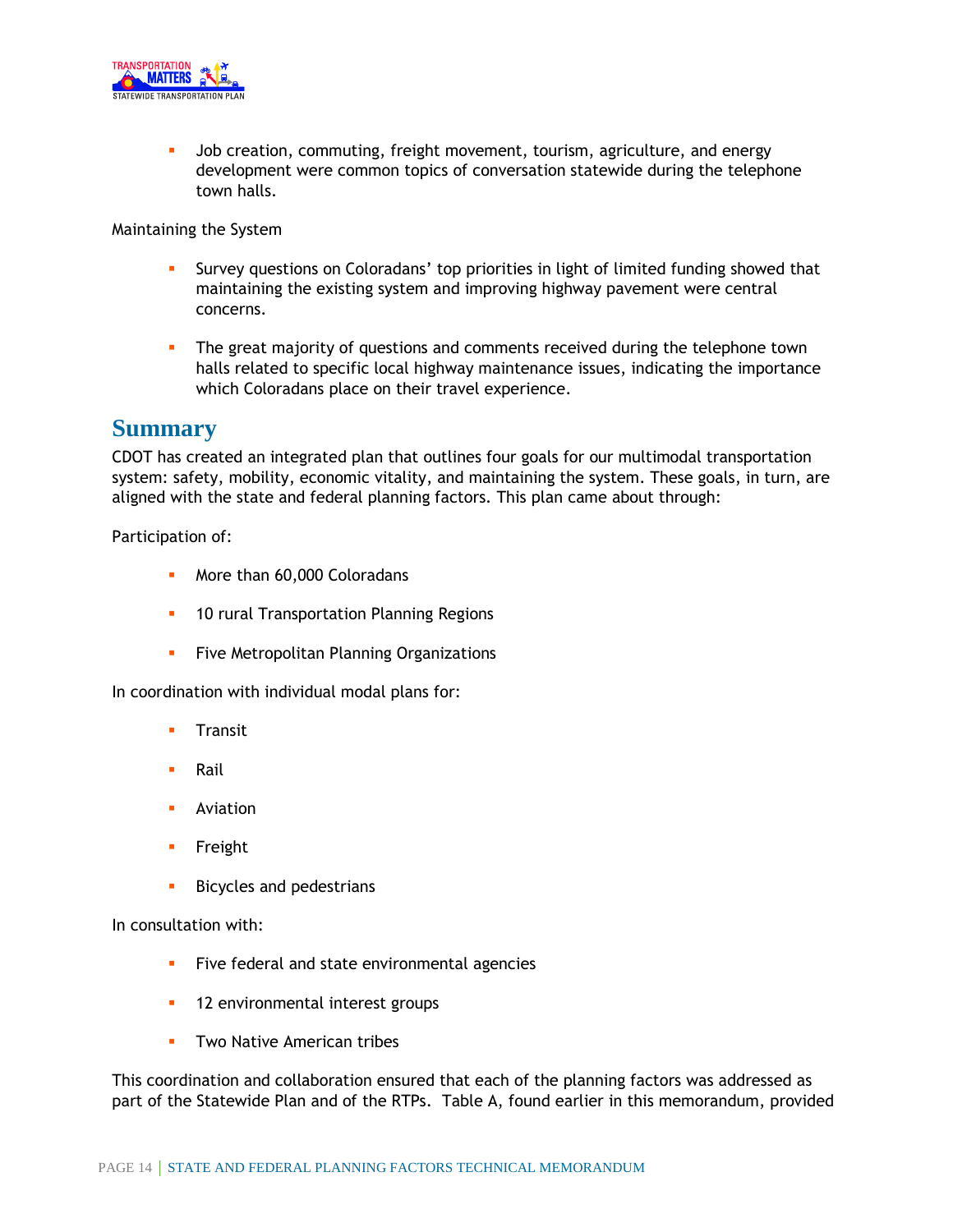

a crosswalk of the SWP goals with state and federal planning factors. Table C below shows how various coordination and integration points supported the establishment of the goals and addressed the planning factors.

| <b>STATEWIDE</b><br><b>TRANSPORTATION</b><br><b>PLAN GOALS</b>                                                                                                                | <b>COORDINATION WITH OTHER PLANS</b>                                                                                                                                                                                                                                                                                                                                                                                                                              | <b>COORDINATION WITH THE PUBLIC,</b><br><b>AGENCIES, GROUPS ETC.</b>                                                                                                                                                                                                                                                                                                                                                                                                                                                                                                                                                                                                                                                           |
|-------------------------------------------------------------------------------------------------------------------------------------------------------------------------------|-------------------------------------------------------------------------------------------------------------------------------------------------------------------------------------------------------------------------------------------------------------------------------------------------------------------------------------------------------------------------------------------------------------------------------------------------------------------|--------------------------------------------------------------------------------------------------------------------------------------------------------------------------------------------------------------------------------------------------------------------------------------------------------------------------------------------------------------------------------------------------------------------------------------------------------------------------------------------------------------------------------------------------------------------------------------------------------------------------------------------------------------------------------------------------------------------------------|
| <b>SAFETY: MOVE</b><br><b>COLORADO</b><br><b>TOWARD ZERO</b><br><b>DEATHS BY</b><br><b>REDUCING</b><br><b>TRAFFIC-RELATED</b><br><b>DEATHS AND</b><br><b>SERIOUS INJURIES</b> | Highway Safety Improvement<br>u,<br>Program<br>Strategic Highway Safety Plan<br>×<br>Integrated Safety Plan<br>ш<br>Regional Transportation Plans<br>×<br><b>Statewide Transit Plan</b><br>×<br>Colorado Freight Plan<br>×<br>Colorado State Freight and Passenger<br>ш<br>Rail Plan<br>2011 Colorado Aviation System Plan<br>×<br>Statewide Bicycle and Pedestrian<br>ш<br>Plan<br><b>Statewide Transportation System</b><br>×<br>Management and Operations Plan | Public Outreach<br>×<br>Special Interest Groups<br>ш<br>Resource Agencies<br>ш<br><b>Environmental Advocacy Groups</b><br>ш<br><b>Tribal Coordination</b><br>ш<br><b>Transportation Planning Regions</b><br>×<br>Metropolitan Planning Organizations<br>×<br><b>Cities and Counties</b><br>×<br><b>CDOT Regional Transportation</b><br>×<br><b>Directors</b><br><b>CDOT Office of Transportation Safety</b><br>×<br><b>CDOT Division of Transportation</b><br>×<br>Systems Management and Operations<br><b>CDOT Office of Emergency</b><br>×<br>Management<br><b>CDOT Division of Transit and Rail</b><br>×<br><b>CDOT Division of Aeronautics</b><br>×<br><b>CDOT Bicycle and Pedestrian</b><br>ш<br><b>CDOT Freight</b><br>ш |
| <b>MOBILITY:</b><br><b>IMPROVE MOBILITY</b><br><b>AND</b><br><b>CONNECTIVITY</b><br><b>WITH A FOCUS ON</b><br><b>OPERATIONS AND</b><br><b>TRANSPORTATION</b><br>CHOICE.       | <b>Regional Transportation Plans</b><br>ш<br><b>Statewide Transit Plan</b><br>ш<br>Colorado State Freight and Passenger<br>×<br>Rail Plan<br>2011 Colorado Aviation System Plan<br>ш<br>Statewide Bicycle and Pedestrian<br>ш<br>Plan<br><b>Statewide Transportation System</b><br>ш<br>Management & Operations Plan                                                                                                                                              | <b>Public Outreach</b><br>ш<br>Special Interest Groups<br>ш<br>Resource Agencies<br>ш<br><b>Environmental Advocacy Groups</b><br>ш<br><b>Tribal Coordination</b><br>u,<br><b>Transportation Planning Regions</b><br>ш<br>Metropolitan Planning Organizations<br>U,<br><b>Cities and Counties</b><br>ш<br><b>CDOT Regional Transportation</b><br>×<br><b>Directors</b><br><b>CDOT Division of Transportation</b><br>×<br>Systems Management and Operations<br><b>CDOT Division of Transit and Rail</b><br>ш<br><b>CDOT Division of Aeronautics</b><br>×<br><b>CDOT Bicycle and Pedestrian</b><br>ш                                                                                                                              |
| <b>ECONOMIC</b><br><b>VITALITY:</b><br><b>IMPROVE THE</b><br><b>COMPETITIVENESS</b><br>OF THE STATE<br><b>ECONOMY</b><br><b>THROUGH</b><br><b>STRATEGIC</b>                   | Regional Transportation Plans<br>ш<br>Colorado Freight Plan<br>ш<br>Colorado State Freight and Passenger<br>×<br>Rail Plan<br>2011 Colorado Aviation System Plan<br>ш<br>Colorado Airports Economic Study<br>×                                                                                                                                                                                                                                                    | Public Outreach<br>ш<br>Special Interest Groups<br>ш<br>Resource Agencies<br>U,<br><b>Environmental Advocacy Groups</b><br>ш<br><b>Tribal Coordination</b><br>U,<br><b>Transportation Planning Regions</b><br>ш<br>Metropolitan Planning Organizations<br>ш<br><b>Cities and Counties</b><br>ш                                                                                                                                                                                                                                                                                                                                                                                                                                 |

**Table C: Summary of How Coordination Connects Transportation Plan Goals**